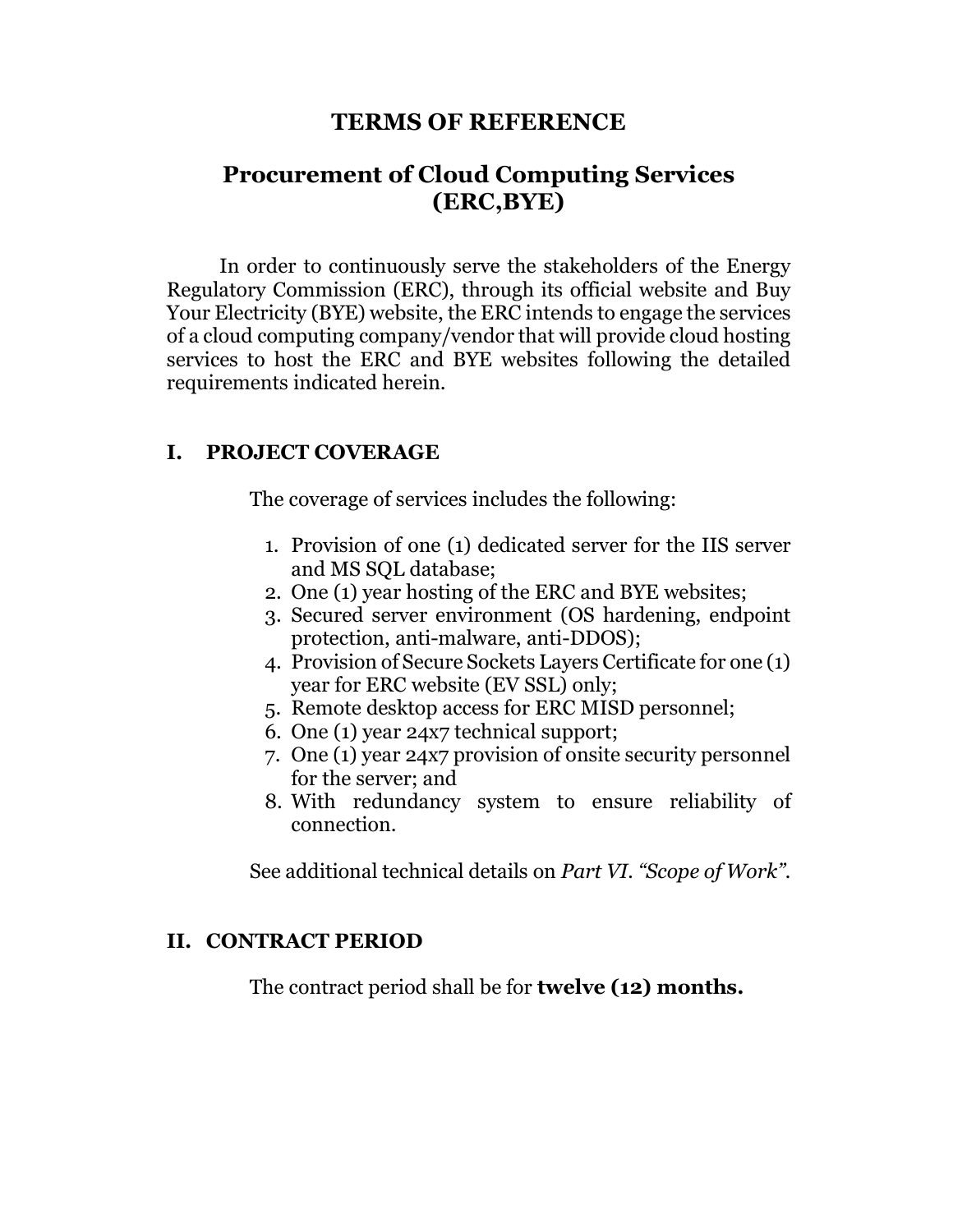### III. APPROVED BUDGET FOR THE CONTRACT

- 1. Fund for this engagement shall be sourced from the **GAA for FY 2022** of the ERC budget.
- 2. The ABC for the project is Two Million Pesos Only (PhP2,000,000.00), inclusive of all applicable government taxes, other fees and charges.

### IV. MODE OF PROCUREMENT

The Procurement of Cloud Computing Services for ERC and BYE websites shall be undertaken through Competitive Bidding pursuant to RA No. 9184 and its 2016 Revised IRR.

## V. QUALIFICATIONS

The Cloud Computing Vendor and its technical support personnel should have the necessary eligibility, experience and expertise in providing the Cloud Computing Services, to wit:

- 1. Have at least two (2) years actual experience in providing the said service;
- 2. Well-versed with different operating systems and databases (particularly MS Windows Server, IIS application server, MS SQL database);
- 3. Have working knowledge on computer networking (TCP/IP, Gateway, DNS, internet configuration, etc.);
- 4. Knowledgeable in systems administration of servers, databases and deployment of application; and
- 5. Well-versed in trouble shooting of problems (e.g. website not accessible, slow loading of website, database problems).

## VI.SCOPE OF WORK

- A. Dedicated Server with the following specifications:
	- Processor: 24 vCPU
	- RAM:  $128$  GB
	- Hard Drive: 2 TB SSD (1TB Primary + 1TB Secondary)
	- Monthly Bandwidth: **5TB at 10 Gbps port**
	- With 2 IP Addresses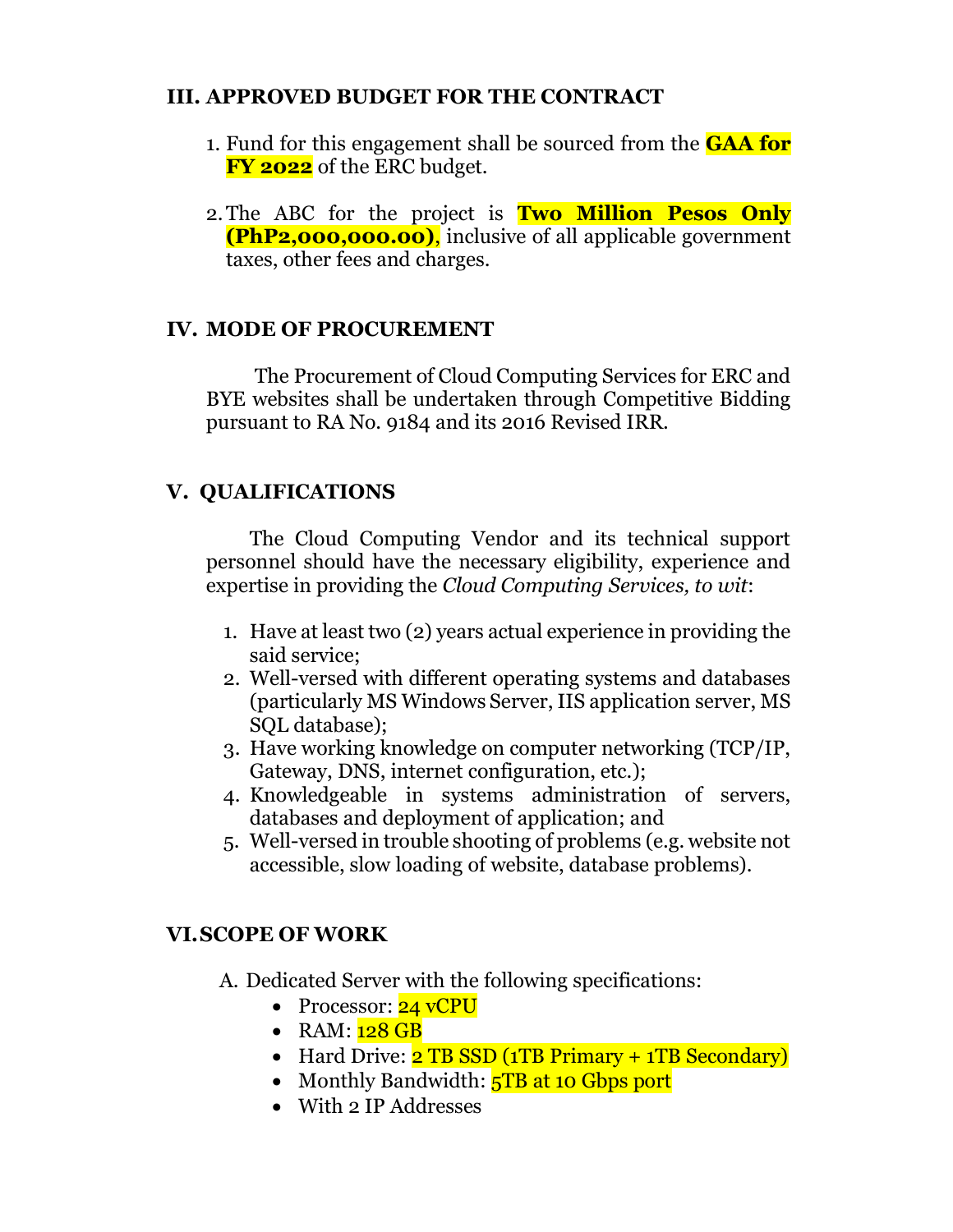- B. Software installed:
	- Operating System: Windows Server 2019 Standard Edition  $(64-Bit)$
	- Database: MS SQL 2016 Web Edition
	- Web server: **IIS 10.0**
	- EV SSL for ERC Website only
	- Anti-malware software
	- Automatic Backup
	- File Server Security
- C. Server Access:
	- Remote desktop connectivity for administrator access (for MISD personnel only)
- D. Network Performance:
	- 10GB/OC192 network architecture
	- Tier 1 upstream providers Level 3, Savvis, AT&T and Sprint
- E. 24x7 Backup Power System:
	- Data centers' onsite diesel-powered generators
	- Centralized Uninterruptible Power Supply (UPS) System
- F. 24x7 Security:
	- 24x7 onsite security personnel
- G. 24x7 Support personnel:
	- Network Operations Center (NOC) staff for monitoring networks
	- Technical support personnel must have the expertise stated in Part V.A. "Expertise Requirements".
- H. Other requirements:
	- Redundancy System to ensure 24x7 reliability of connections (e.g. data center, internet service and servers)
	- 99.9% guaranteed up time
	- The vendor shall disable any email features within the server (e.g., Mail enable free edition)